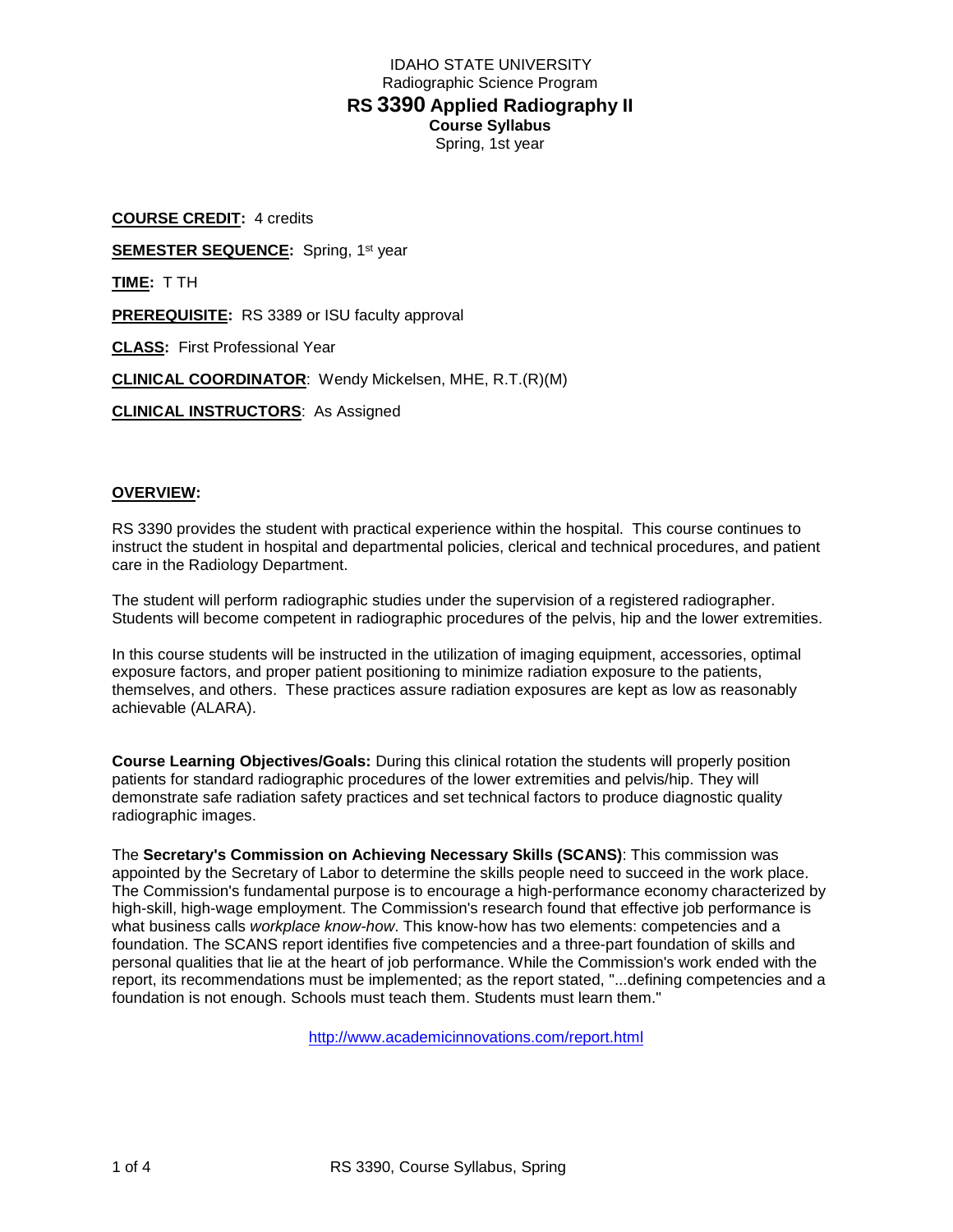# **Description of SCANS competencies are as follows:**

| <b>A Three Part Foundation</b> |                                                                                   |  |  |  |
|--------------------------------|-----------------------------------------------------------------------------------|--|--|--|
| 1. Basic Skills                | reads, writes, performs arithmetic and mathematical operations, listens and       |  |  |  |
|                                | speaks                                                                            |  |  |  |
| 2. Thinking Skills             | thinks creatively, makes decisions, solves problems, visualizes, knows how to     |  |  |  |
|                                | learn, and reasons                                                                |  |  |  |
| 3. Personal Qualities          | displays responsibility, self-esteem, sociability, self-management, and integrity |  |  |  |
|                                | and honesty                                                                       |  |  |  |
| <b>The Five Competencies</b>   |                                                                                   |  |  |  |
| 4. Resources                   | identifies, organizes, plans and allocates resources                              |  |  |  |
| 5. Interpersonal               | works with others                                                                 |  |  |  |
| 6. Information                 | acquires and uses information                                                     |  |  |  |
| 7. Systems                     | understands complex interrelationships                                            |  |  |  |
| 8. Technology                  | works with a variety of technologies                                              |  |  |  |

Each of these foundations and competencies are listed after the objective that meet the competency or skill set described above.

# **Learning Outcomes:**

| This clinical experience will enable the student to:                                 | <b>SCANS</b>    |
|--------------------------------------------------------------------------------------|-----------------|
| Demonstrate in a clinical setting what has been taught in a laboratory experience at | 1,2,3,4,5,6,7,8 |
| the college.                                                                         |                 |
| Evaluate a radiographic requisition.                                                 | 1,2,3,4,5,6,7,8 |
| Prepare the exam room and assess the patient by using patient management skills      | 1,2,3,4,5,6,7,8 |
| which have been taught didactically.                                                 |                 |
| Use radiographic markers to appropriately mark the side of anatomy.                  | 1,2,3,4,5,6,7,8 |
| Demonstrate safe radiation safety practices.                                         | 1,2,3,4,5,6,7,8 |
| Adapt standard radiographic practices to varying clinical situations.                | 1,2,3,4,5,6,7,8 |
| Demonstrate professional behavior.                                                   | 1,2,3,4,5,6,7,8 |
| Set technical factors to produce diagnostic images.                                  | 1,2,3,4,5,6,7,8 |
| Critique radiographic images performed in a clinical setting.                        | 1,2,3,4,5,6,7,8 |

### **SUPERVISION:**

Direct Supervision –

- 1. A registered radiographer reviews the request for the examination, and evaluates the condition of the patient in relation to the student's level of achievement.
- 2. A registered radiographer reviews and approves the radiographs.
- 3. A registered radiographer will be present during the conduct of the procedure.
- 4. A registered radiographer will not allow the student to make an obvious mistake, e.g. incorrect positioning, improper radiation practice, inappropriate technique selection or other such errors that put the patient at risk.

Repeat Policy: Unsatisfactory radiographs shall be repeated in the presence of a qualified radiographer.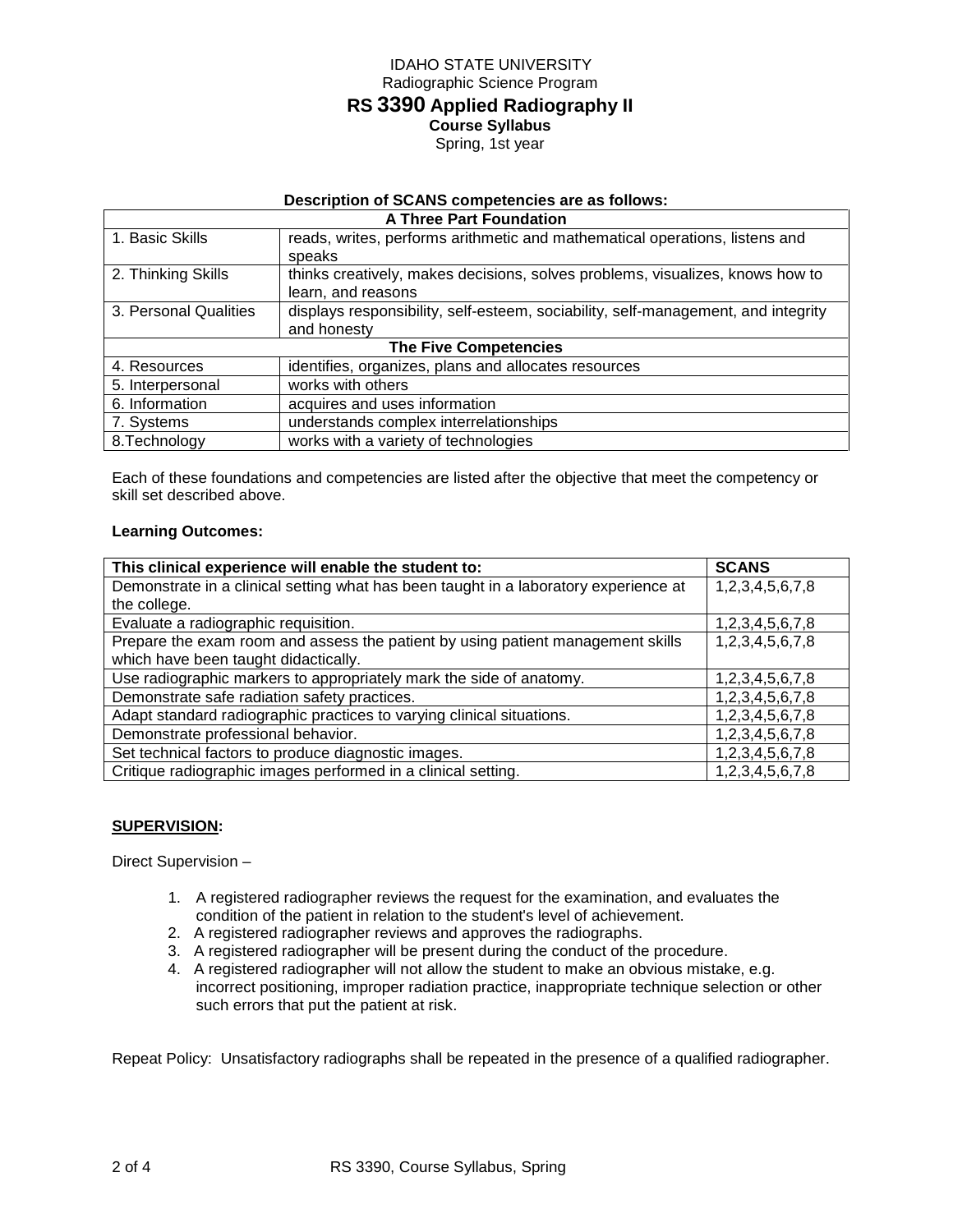Indirect Supervision –

Supervision that is provided by a registered radiographer immediately available to assist the student regardless of the level of student achievement.

"Immediately available" refers to the presence of a registered radiographer adjacent to the room or location where the procedure is being performed.

Students may be permitted to perform a procedure with indirect supervision only after demonstrating competency in that procedure.

### **MANDATORY COMPETENCIES:**

Students must demonstrate competency in eighteen (18) required exams; (6 competencies, 4 electives, 8 continued competencies). Exam competency grades will be averaged to determine 50% of semester grade.

Clinical instructors must record points earned for each competency. Competency cannot be achieved in an exam that requires a repeat of any view.

Students may not perform a competency on an exam on which they haven't covered in lab.

Clinical competency sheets will be submitted to the program at mid-term and the end of the semester.

#### **COGNITIVE ASSESSMENT:**

Students will be evaluated on radiographic anatomy, positioning knowledge, and film critique on all required competencies by the affiliate clinical instructor

### **ATTENDANCE:**

- 1. The students must complete all clinical hours that have been assigned.
- 2. Students must sign in and out of clinical using the designated computer and Web address. Cumulative attendance records will be maintained; students will submit monthly attendance records.
- 3. Absences: Students must call the clinical instructor when they cannot attend. No final grade will be reported until clinical time is completed. The student will make his/her arrangements for make-up time with the clinical instructor. Extended absences will be handled on an individual basis with the clinical coordinator and clinical instructor. Students may not accumulate compensation time. Make-up time in the clinical area can be made up in **2-hour increments** (2 hours or greater) only.
- 4. Clinical instructors must document that the student has attended clinical for the required number of hours per semester.
- 5. A student without a current radiation monitoring device **will not be allowed** to attend clinical.